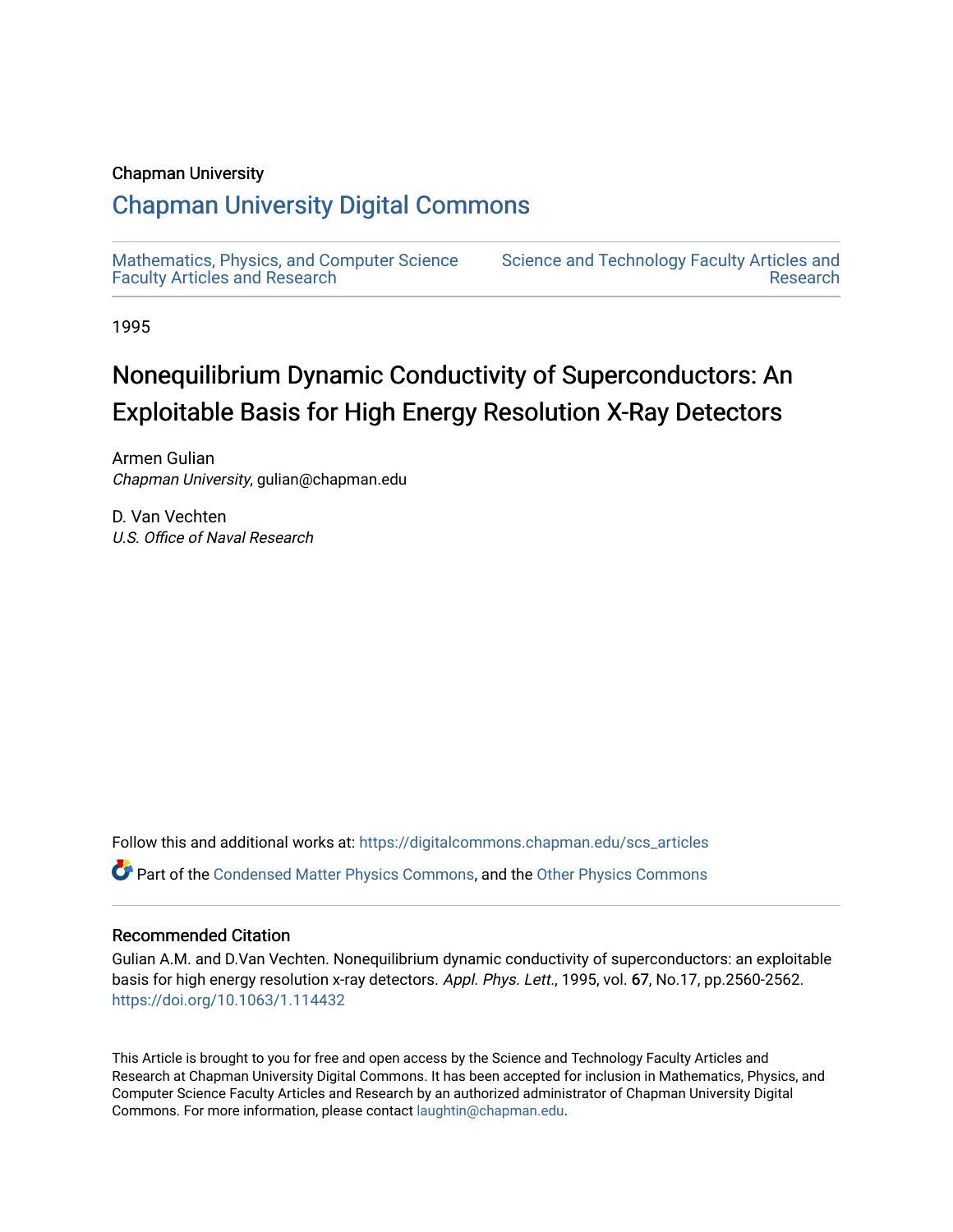### Nonequilibrium Dynamic Conductivity of Superconductors: An Exploitable Basis for High Energy Resolution X-Ray Detectors

#### **Comments**

This article was originally published in Applied Physics Letters, volume 67, issue 17, in 1995. <https://doi.org/10.1063/1.114432>

Copyright American Institute of Physics

This article is available at Chapman University Digital Commons: [https://digitalcommons.chapman.edu/scs\\_articles/](https://digitalcommons.chapman.edu/scs_articles/763) [763](https://digitalcommons.chapman.edu/scs_articles/763)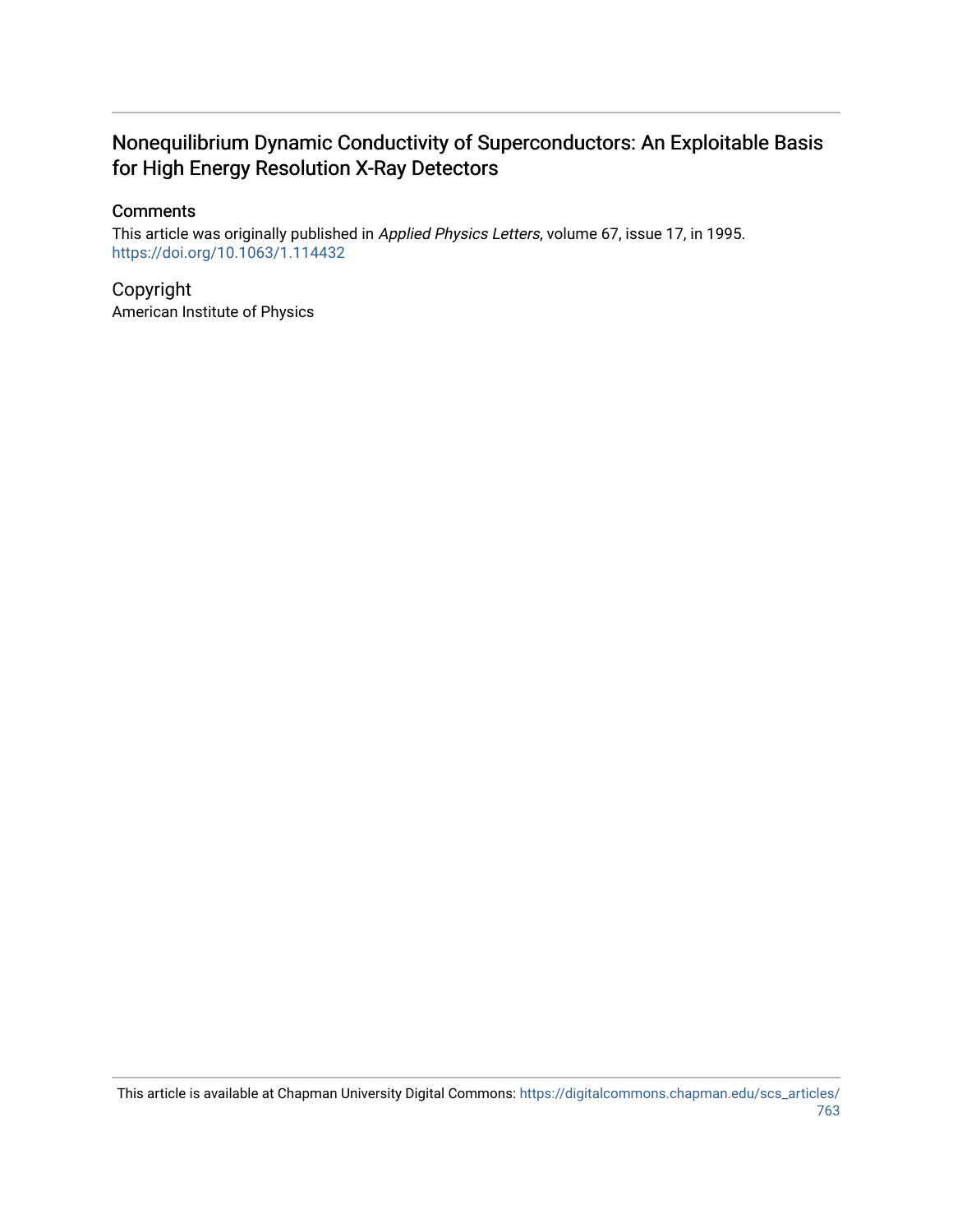



### **Nonequilibrium dynamic conductivity of superconductors: An exploitable basis for highenergy resolution xray detectors**

[A. M. Gulian](http://scitation.aip.org/search?value1=A.+M.+Gulian&option1=author) and [D. Van Vechten](http://scitation.aip.org/search?value1=D.+Van+Vechten&option1=author)

Citation: [Applied Physics Letters](http://scitation.aip.org/content/aip/journal/apl?ver=pdfcov) **67**, 2560 (1995); doi: 10.1063/1.114432 View online: <http://dx.doi.org/10.1063/1.114432> View Table of Contents: <http://scitation.aip.org/content/aip/journal/apl/67/17?ver=pdfcov> Published by the [AIP Publishing](http://scitation.aip.org/content/aip?ver=pdfcov)

**Articles you may be interested in**

[HighEnergy NanoscaleResolution Xray Microscopy Based on Refractive Optics on a Long Beamline](http://scitation.aip.org/content/aip/proceeding/aipcp/10.1063/1.3625336?ver=pdfcov) AIP Conf. Proc. **1365**, 188 (2011); 10.1063/1.3625336

[X-ray diamond detectors with energy resolution](http://scitation.aip.org/content/aip/journal/apl/91/18/10.1063/1.2805221?ver=pdfcov) Appl. Phys. Lett. **91**, 183515 (2007); 10.1063/1.2805221

[Ultra high resolution X-ray detectors](http://scitation.aip.org/content/aip/proceeding/aipcp/10.1063/1.1354457?ver=pdfcov) AIP Conf. Proc. **550**, 568 (2001); 10.1063/1.1354457

[Highenergy resolution in xray scattering for inelastic studies of excitations in condensed matter](http://scitation.aip.org/content/aip/journal/rsi/63/1/10.1063/1.1143106?ver=pdfcov) Rev. Sci. Instrum. **63**, 1094 (1992); 10.1063/1.1143106

[Response of a Large SodiumIodide Detector to HighEnergy XRays](http://scitation.aip.org/content/aip/journal/rsi/29/1/10.1063/1.1716006?ver=pdfcov) Rev. Sci. Instrum. **29**, 65 (1958); 10.1063/1.1716006

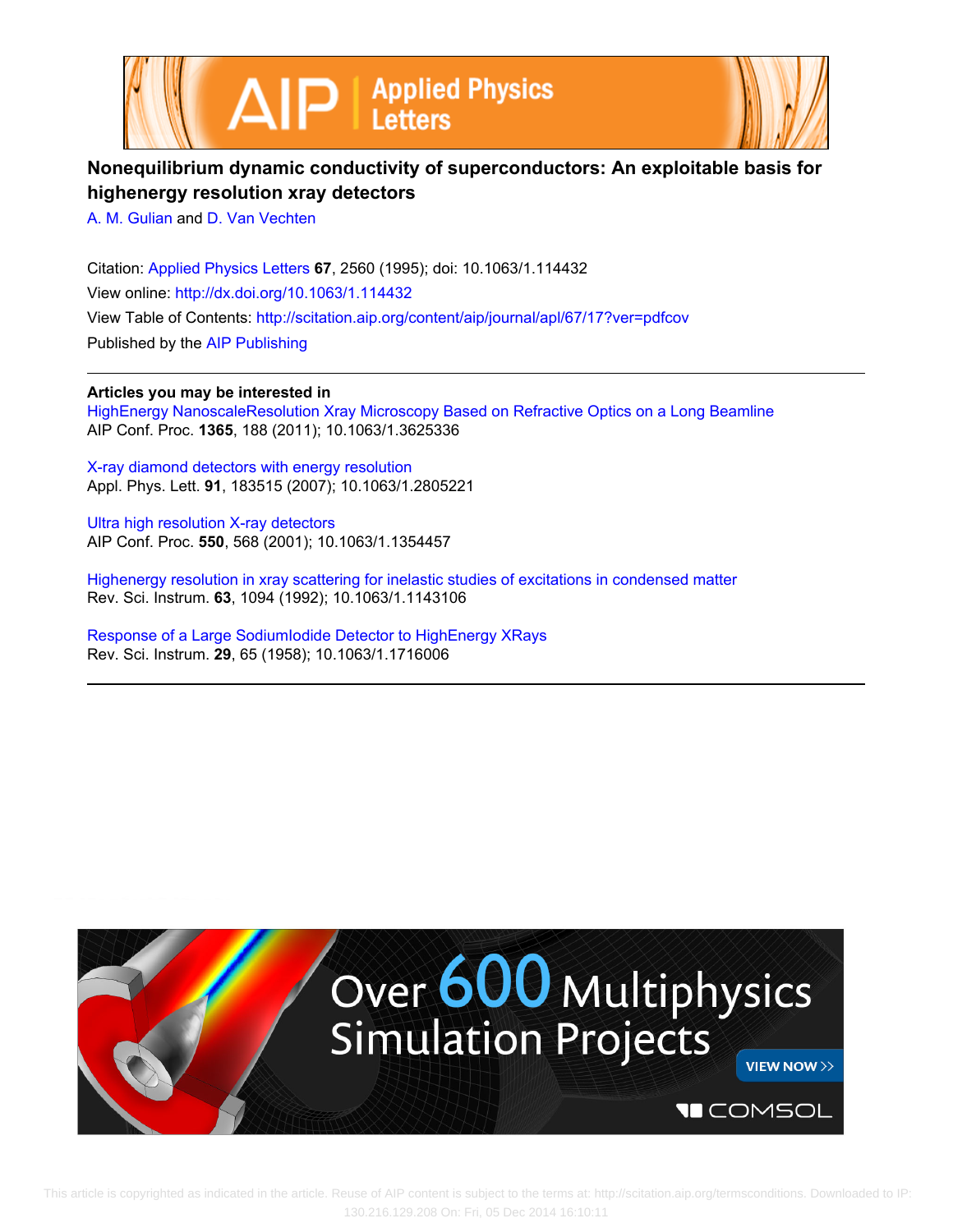### **Nonequilibrium dynamic conductivity of superconductors: An exploitable basis for high-energy resolution x-ray detectors**

A. M. Gulian

*Institute for Physical Research, National Academy of Sciences, Ashtarak-2, 378410, Armenia*

D. Van Vechten *Code 7621, U.S. Naval Research Laboratory, Washington, DC 20375-5352*

(Received 8 May 1995; accepted for publication 21 August 1995)

A new design for high-energy radiation/particle detectors is presented. The nonequilibrium response of a superconductor to the absorption of the incident quanta is sensed by electromagnetic measurements of the altered dynamic conductivity. Microwave absorption may be used to amplify the signal. Such a detector will provide better energy resolution than semiconducting charge-collection devices once the statistical resolution limit is reached. © *1995 American Institute of Physics.*

In the realms of both high-energy astrophysics and instrumentation for laboratory materials analysis, *a niche market exists* for energy sensors in the  $1-15$  keV energy range.<sup>1</sup> Superconducting tunnel junctions (STJ) are being extensively explored<sup> $2-7$ </sup> as nonequilibrium electronic-excitation sensors. The basic argument is that all previous classes of nonequilibrium high-energy detectors have succeeded in reaching the limit, where their energy resolution is limited by the statistics of excitation production. This is expressed by the equation:  $\delta E \approx 2.355 (F \epsilon E)^{1/2}$ , where *F* is the Fano factor, typically  $\lt 1$ ,<sup>8</sup> *E* is the initial absorbed energy,  $\epsilon$  is mean energy cost per excitation produced, and  $\delta E$  is the energy uncertainty of the measurement. The argument that sensing quasiparticle excitations in a superconductor provides a way of achieving exceptional energy resolution revolve around the fact that  $\epsilon$  is 10<sup>3</sup> smaller in a superconductor than in a semiconductor. In addition, *F* has been calculated to be 0.17 (Ref. 4) reflecting incomplete independence of the energies of the final excitations.

For the STJ detectors, the tunnel current provides a mechanism for enumerating the excess quasiparticle population. However, so far the experimental efforts<sup>9–11</sup> have had difficulty reaching the stage where the energy resolution scales in the incident energy in this quasiparticle production limited manner. As discussed in Ref. 12, some of this discrepancy may relate to the statistics of the commonly utilized multiple tunneling. However, in addition, consistent with the Rothwarf–Taylor equations in the modeling, it has been assumed that each quasiparticle makes an equal contribution to the tunneling current. This assumption is herein shown to be incorrect. Instead, the single-electron excitations distribution function, weighted by the BCS density of states  $u_{\epsilon}$  $=|\epsilon|\theta(\epsilon^2-\Delta^2)(\epsilon^2-\Delta^2)^{-1/2}$  squared, determines the current. This causes the measurement to be most sensitive to the lowest energy excitations.

The dynamic conductivity of a simple superconducting film is determined by an identical dependence on the quasiparticle distribution function. In this letter we explore the consequences of this fact. *Alternative designs* for no equilibrium superconducting detectors based on conductivity measurements may be feasible. The presentation starts with an estimate of the magnitude of the conductivity shift expected from 10 keV photon in a sensor pixel that has been sized to allow signal readout via microwave reflection measurements. We then describe a mechanism by which the signal may be amplified before it is detected.

Normally STJ detectors are operated at voltages well below the gap edge. This is done to minimize the shot noise associated with the bias current. However it also insures that extra Joule heating associated with the event is insufficient to ''latch'' the detector. For such small bias voltages, the expression for the quasiparticle current passing through the barrier is $13-20$ 

$$
I_{qp} = (1/2R_N) \int_{-\infty}^{\infty} d\epsilon \ u_{\epsilon} u_{\epsilon - V} [(1 - 2n_{\epsilon}) \text{sign } \epsilon -(1 - 2n_{\epsilon - V}) \text{sign}(\epsilon - V)]. \tag{1}
$$

In Eq. (1),  $R_N$  is the barrier resistance, and  $e=\hbar=1$ . In deriving Eq.  $(1)$  the materials on each side were assumed to have the same energy gaps. Moreover, the shapes of the excess quasiparticle distribution functions were assumed to be the same except for the constant shift of the energy by the bias voltage value *V.* These assumptions are correct when the junction is fully symmetric in its elemental constituents and the energy density resulting from the event to be detected is the same in each layer. The latter condition is met when ionizing particles pass through the junction without substantially slowing or when the tunneling time is substantially shorter than the process of evolution of the excess quasiparticles. This assumption was adopted in earlier discussions<sup>20</sup> of the use of tunnel junctions as detectors of visible and acoustic energy and more recently of x rays. $^{21}$  STJ detectors utilizing multiple tunneling<sup>4</sup> will also meet this condition once the energy has become homogenized.

As was stated above, we are to consider the case  $V \ll \Delta$ . Expanding the integrand in Eq.  $(1)$ , one comes to the expression for the junction differential conductivity  $\sigma = \lim(I/V)$ ,  $V \rightarrow 0$  (in the units  $2/R<sub>N</sub>$ ):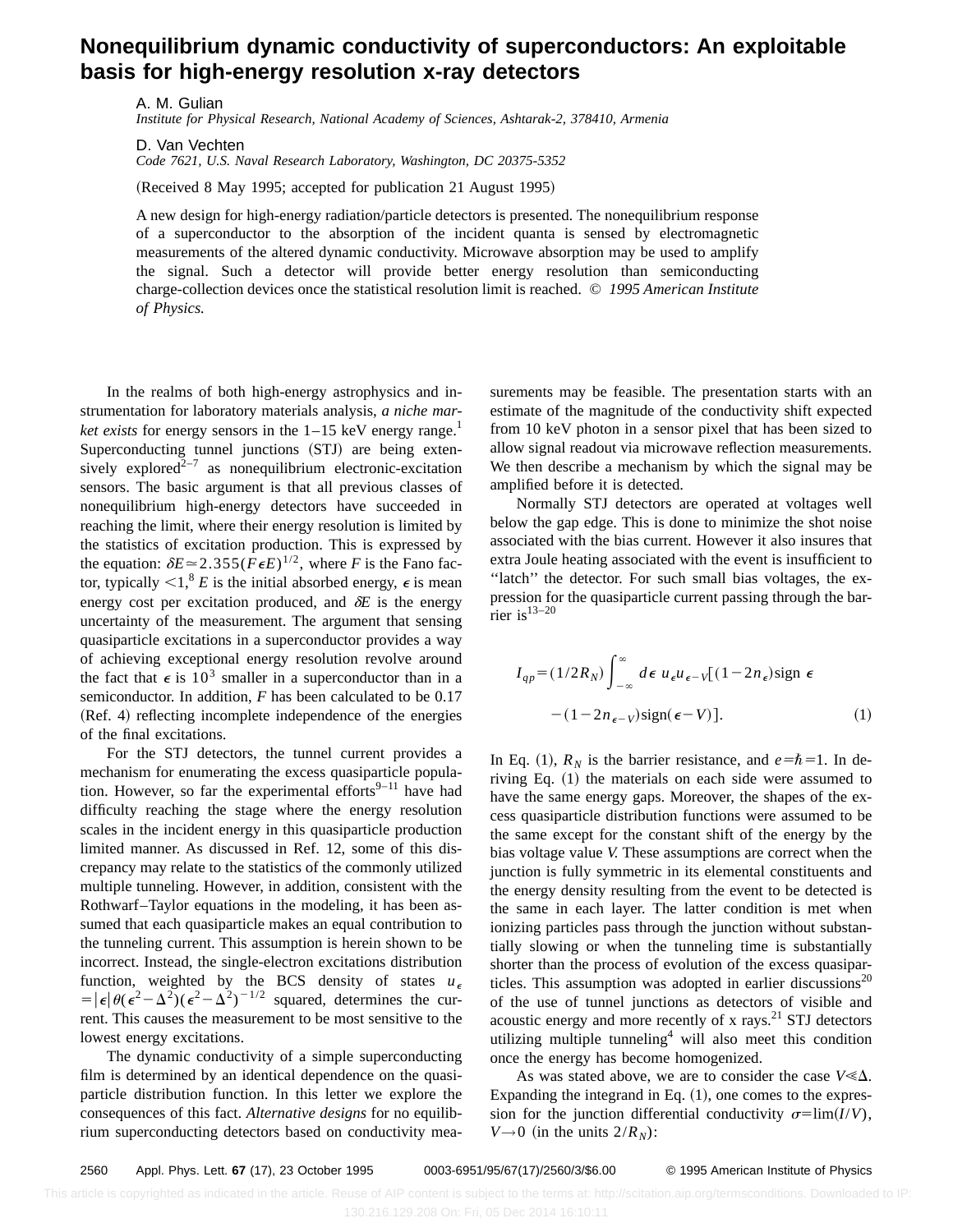$$
\sigma = \int_{-\infty}^{\infty} u_{\epsilon}^{2} (\partial n_{\epsilon} / \partial \epsilon) d\epsilon.
$$
 (2)

In the case of normal metals ( $\Delta=0$ ,  $u_{\epsilon}=1$ ), the integral Eq. (2) is finite. Substitution of the equilibrium function  $n_{\epsilon}$  $=n_e^0 = [1 + \exp(|\epsilon|/T)]^{-1}$  yields the usual Ohm law. In the case of superconductors, by contrast, the integral Eq.  $(2)$  diverges logarithmically even when the equilibrium functions are substituted. The divergence is removed in reality by the factors that smear the BCS density of states. The energy damping  $\gamma \sim T_c^3/\omega_D^2$ , connected with the finite lifetime of the excitations, may serve as such a factor. The presence of kernel  $u_{\epsilon}^2$  in Eq. (2) acts to strongly enhance the contribution of gap edge quasiparticles to the observed values of  $\sigma$ .

The *dynamic conductivity*  $\sigma(\omega)$  of a bulk superconductor may be derived from TDGL equations,<sup>22</sup> when  $\omega \ll \gamma$ , or from the Mattis–Bardeen expression<sup>23</sup> for the frequency range  $\gamma \leq \omega \leq 2\Delta$ , In units of  $\sigma_N$ , the expression is identical to Eq.  $(2)$ . Thus the response of the dynamic conductivity of a superconducting film to the passage of high-energy particles is formally the same as the response of the tunnel current in a nonequilibrium tunnel junction. Whether this response can be used as the basis of a detector is thus dependent on finding an experimental method of registration in which the change in the dynamic conductivity has sufficient accuracy. While quasioptical readout is imaging herein,  $24$  any technique in the frequency range up to terahertz  $(2\Delta/\hbar)$  is a candidate.

*A quantitative estimate of response* for the predicted effect is desirable. For definiteness we consider the case of Al films. Assume an initial event deposits 10 keV impulsively into a superconducting film  $(Fig. 1,$  inset a). This creates a ''fireball'' of excitations in the electronic and ionic systems of the metal which rapidly cascades downward to the 1 meV scale of energies and becomes a mere ''hot spot.'' In the hierarchy of times which characterize this process in the superconductor, the largest is the time the excess excitations, the quasiparticles, spend almost elastically diffusing before their disappearance by annihilation into Cooper pairs. This time is quite long (usually estimated as  $10^{-5} - 10^{-6}$  s). For sufficiently thin and homogeneous films, the energy quickly becomes uniformly distributed within the film thickness. The smaller the sample volume, the higher the concentration of excess quasiparticles.

Our *scheme of event registration* is shown schematically in Fig. 1. The lateral dimensions of the sample dimensions *d* must be comparable to or larger than the wavelength of electromagnetic radiation  $\lambda$ , which is used to register the excursions of conductivity to achieve a highly reproducible response to the excess quasiparticle density. For Al this yields to  $d > 300 \mu$ . We may assume the Al film functions only as a trapping layer. Another superconductor will play the role of the x-ray absorber [see insert (a) to Fig. 1]. Thus the thickness of Al film can be chosen as small as the skin depth at the probing frequency, i.e.,  $\delta \sim 10^{-6}$  cm. If the gap of a superconductor has a value  $2\Delta \sim 0.3$  meV, then the order of magnitude number of quasiparticles at the final stage of evolution is  $>10^8$ . For pixels of the minimal cross section  $d^2$ , the excess quasiparticle concentration will thus be of order of



FIG. 1. Detector design. Superconducting films (including trapping layer on the top and absorber underneath) are deposited on substrate. Details are in the insert  $(a)$ , the "hot spot" is dashed. Incident radiation has a frequency  $\omega_0$ <2 $\Delta$  (the gap of underlying absorber is higher than  $\Delta$  of the trapping layer). Microwave radiation may serve both for "readout" and for amplification. Insert (b): intrinsic amplification of the detector response. Successive absorption of *n* photons moves an existing quasiparticle to an energy level  $\epsilon$  > 3 $\Delta$ , then it may be splitted into three low-lying quasiparticles, ready to continue this process. Only two steps are enough in  $\Delta < \omega_0 < 2\Delta$  case.

 $\delta N \sim 10^{17}$  cm<sup>-3</sup>. In superconductors, the enhancing factor of  $u_{\epsilon}^2$  causes an order of magnitude larger response than in normal metals. Compared to the normal metal conductivity the deviation of conductivity will be of the level  $\delta \sigma_S / \sigma_N$  $\sim$  10<sup>-5</sup>. At *T*<*T<sub>c</sub>*,  $\sigma_s$  may be much smaller than  $\sigma_N$ : substituting  $n_e^o$  into Eq. (2), one can obtain  $\sigma_S / \sigma_N$  $\sim$  10<sup>-3</sup> at *T* $\sim$ 0.1*T<sub>c</sub>*, so the relative deviation is  $\delta \sigma_S / \sigma_S$  $\sim$  1%. This value is a measurable one,<sup>24</sup> though it must be measured with an appropriate precision.

This analysis clearly indicates that detecting the change in  $\sigma$  in order to measure the energy of single x-ray quantum with high accuracy will not be an easy task. However, the signal may be enhanced by *intrinsic amplification* prior to detection. Such an amplification may result from the possibility of ''breeding'' of the single-electron excitations via the series absorption of low energy photons of external radiation. This mechanism was first described by Eliashberg *et al.*25,26 and then applied $^{27}$  to microscopic description of heating process in superconductors by intense UHF fields, previously treated phenomenologically.28 The idea of mechanism is based on the calculations demonstrating that at the frequency range  $\gamma < \omega_0 < 2\Delta$ , simultaneous multiquanta absorption by the pairs has a probability that scales with  $(\gamma/\omega_0)^{2n}$ .<sup>25</sup> For  $\omega_0 \gg \gamma$ , it is thus a highly improbably process. At such frequencies, single photons cannot also create additional excitations from the pair condensate because their energy is insufficient. However for intense fields successive singlequantum processes of the type shown in insert  $(b)$  to Fig. 1 are possible starting from pre-existing electronic excitations. When the particle acquires the energy  $\epsilon > 3\Delta$ , 3 singleelectron excitations result from a collision with the Cooper

This article is copyrighted as indicated in the article. Reuse of AIP content is subject to the terms at: http://scitation.aip.org/termsconditions. Downloaded to IP: 130.216.129.208 On: Fri, 05 Dec 2014 16:10:11